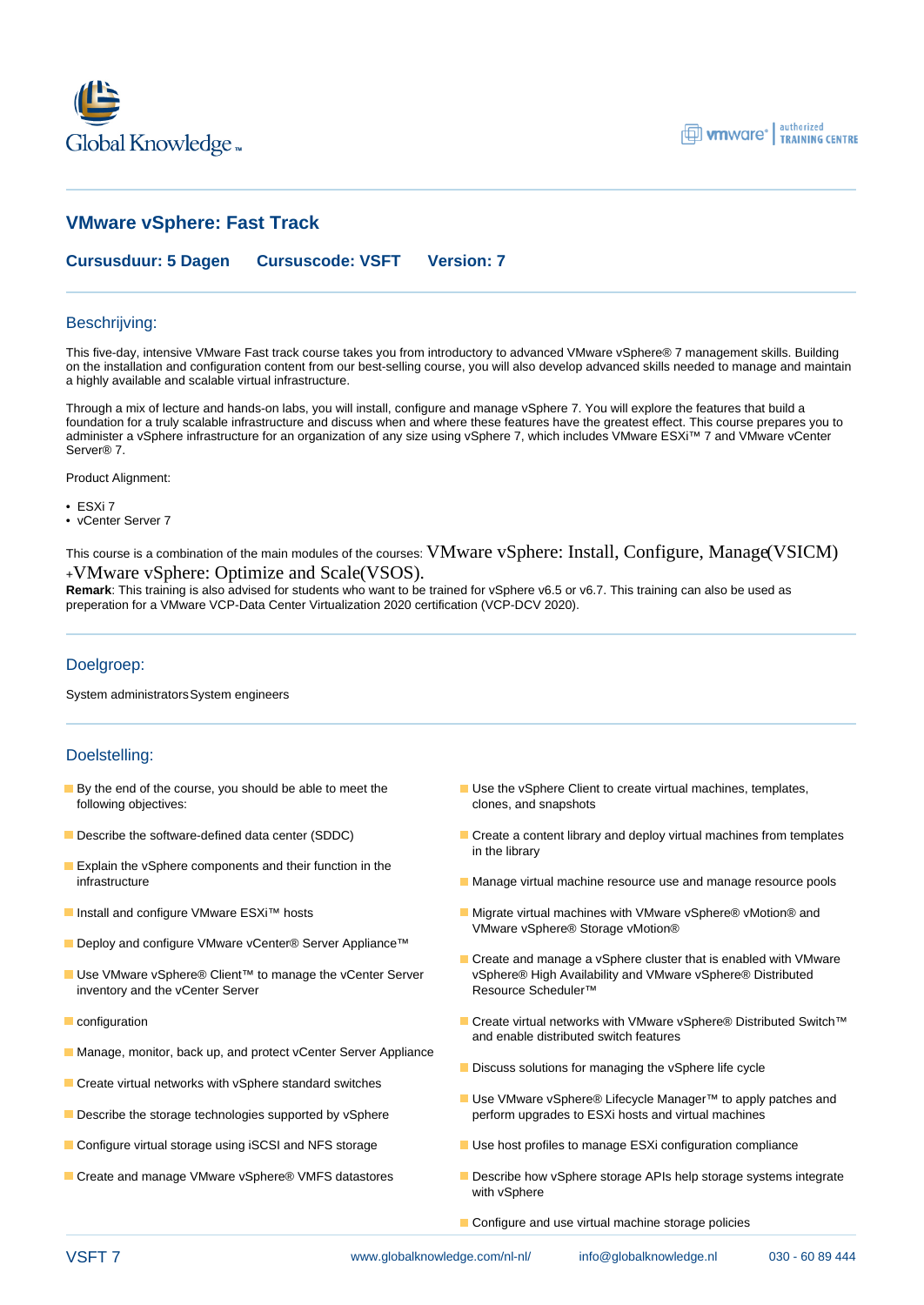Discuss the purpose and capabilities of VMware vSphere® with Kubernetes and how it fits into the VMware Tanzu™ portfolio

## Vereiste kennis en vaardigheden:

This course has the following prerequisites:

System administration experience on Microsoft Windows or Linux operating systems

#### Vervolgcursussen:

VSD - VMware vSphere: Design VST - VMware vSphere: Troubleshooting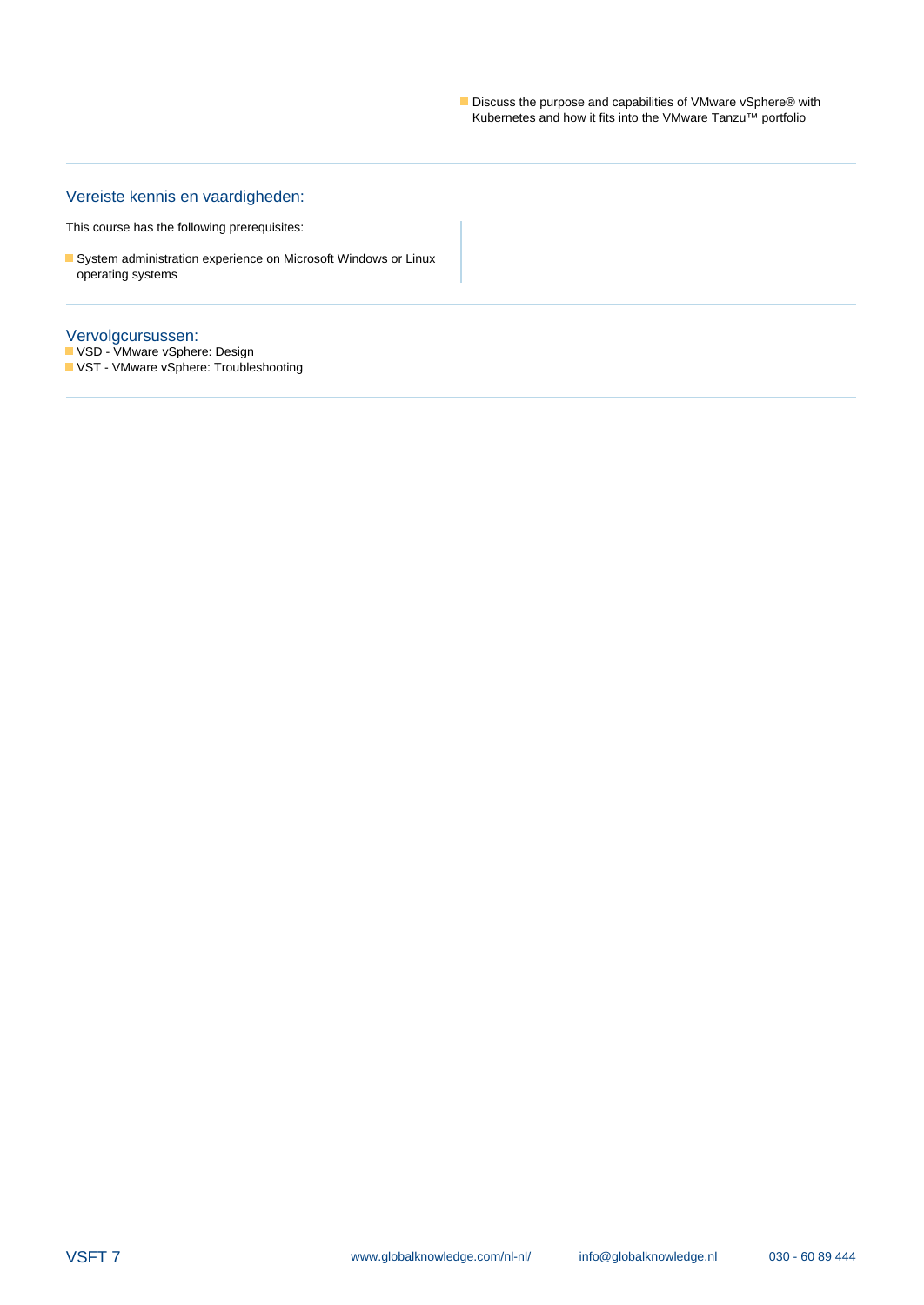## Cursusinhoud:

- 
- 
- 

- **Explain basic virtualization concepts** Explain how multipathing works with
- Describe how vSphere fits into the iSCSI, NFS, and Fibre Channel storage USE host profiles to manage ESXi software-defined data center and the cloud  $\Box$  Deploy virtual machines on a VMware configuration compliance infrastructure vSAN™ datastore in Create and manage resource pools in a
- **Explain how vSphere interacts with CPUs, the cluster of the cluster of the cluster cluster** cluster memory, networks, and storage 7 Virtual Machine Management
- **Recognize the user interfaces for accessing line 13 Storage Scalability** 13 Storage Scalability the vCenter Server system and ESXi hosts Use templates and cloning to deploy new
- manage ESXi host **Modify and manage virtual machines** high-performance, scalable file system
- 
- 
- 
- 
- 
- 
- Describe the vCenter Server architecture
- Discuss how ESXi hosts communicate with | 8 Resource Management and Monitoring vCenter Server
- Appliance virtualized environment
- vCenter Server inventory **resource means**
- $\blacksquare$  Add data center, organizational objects, and  $\blacksquare$  Describe methods for optimizing CPU hosts to vCenter Server **and memory usage**
- $\Box$  Use roles and permissions to enable users  $\Box$  Use various tools to monitor resource use to access objects in the vCenter Server  $\Box$  Create and use alarms to report certain inventory conditions or events
- Back up vCenter Server Appliance
- Monitor vCenter Server tasks, events, and 9 vSphere Clusters appliance health
- **Use vCenter Server High Availability to Describe options for making a vSphere** protect a vCenter Server Appliance environment highly available
- 5 Configuring and Managing Virtual Networks **Configure and manage a vSphere HA**
- $\blacksquare$  Create and manage standard switches  $\blacksquare$  Examine the features and functions of
- Describe the virtual switch connection types VMware vSphere® Fault Tolerance
- Configure virtual switch security, **Configure a vSphere cluster using ESXi**
- traffic-shaping and load-balancing policies Cluster Quickstart<br>
Compare vSphere distributed switches and Describe the funct standard switches cluster
- 1 Course Introduction 6 Configuring and Managing Virtual Storage 11 vSphere Lifecycle Management
- Course objectives and the course objectives and the course of the device types and the course of Manager™ works

line line line

- 2 Introduction to vSphere and the and Fibre Channel storage ESXi hosts in a cluster
- Software-Defined Data Center Create and manage VMFS and NFS
	-
	-
	-
	-
	-
	-
- Create and remove a virtual machine disk APIs for I/O Filtering and Text APIs for I/O Filtering
- **Provision a virtual machine with virtual Configure** Use customization specification files to Configure and assign virtual machine devices examples a new virtual machine storage policies a new virtual machine storage policies
	- machine Storage vMotion migrations Configure VMware vSphere® Storage vMotion migrations
		- snapshots **Control**
		- VMware vSphere® Replication iSER
		-
- Deploy and configure vCenter Server **Discuss CPU** and memory concepts in a
- Use the vSphere Client to manage the Describe what overcommitment of a
	-
	-
	-
	-
	-
	- Explain the vSphere HA architecture
- line cluster and cluster and cluster
	-
	-
	- $\blacksquare$  Describe the functions of a vSphere DRS
	- Create a vSphere DRS cluster
	- 10 Network Scalability
	- Configure and manage vSphere distributed switches
	- Describe how VMware vSphere®
- 
- Introductions and course logistics **IDE** Identify storage protocols and storage Describe how VMware vSphere® Lifecycle
	- Discuss ESXi hosts using iSCSI, NFS, Use vSphere Lifecycle Manager to update
	- datastores 12 Host and Management Scalability
		-
		-
		-
- Use VMware Host Client™ to access and virtual machines Explain why VMware vSphere® VMFS is a
- Create a content library and deploy virtual Explain VMware vSphere® Storage APIs -3 Virtual Machines machines machines from templates in the library Array Integration, VMware vSphere® API **■** Dynamically increase the size of a virtual for Storage Awareness™, and vSphere
	-
- Identify the files that make up a virtual Perform vSphere vMotion and vSphere Create VMware vSAN™ storage policies
- **Explain the importance of VMware Tools™** Foreate and manage virtual machine DRS™ and VMware vSphere® Storage I/O
- 4 vCenter Server **Examine the features and functions of Examine the features and functions of Examine Server Server Server Server Server Server Server Server Server Server Server Server Server Server Server Server Server S**